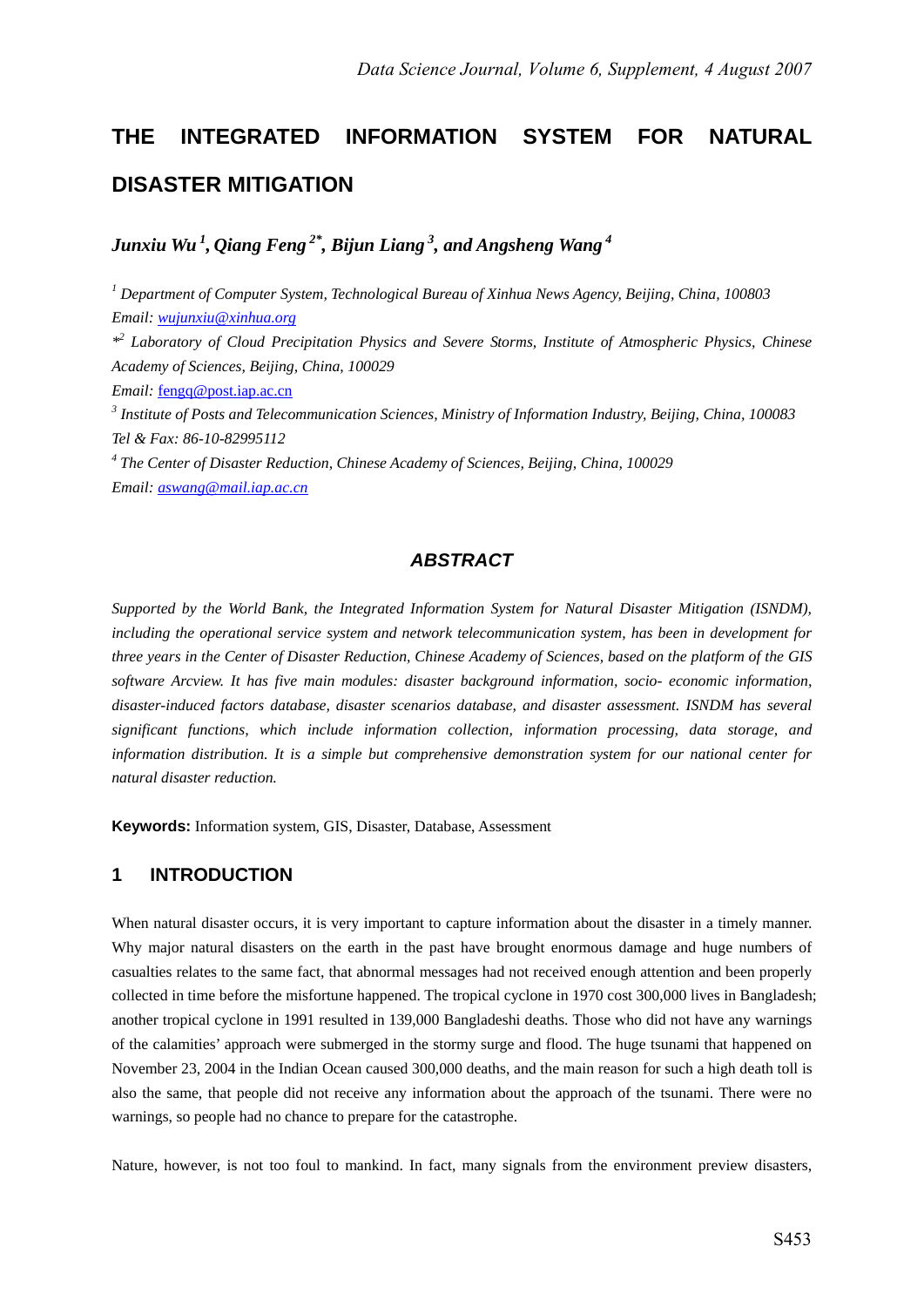warning people to protect themselves from earthquakes, floods, tropical cyclones, volcanic eruptions, etc. The key is that we have to catch and interpret the warnings from nature by advanced modern science and technology in time and do sound preparedness in order to reduce the damages and avoid massive casualties. For instance, the nephogram from a space satellite can help us find and locate tropical storms. Actually, there is a great amount of information we can obtain from such observations; how to precisely understand it efficiently is a very important issue today. Generally, we collect the information, and then we must process it, analyze it, and abstract the useful signals that can help us judge when, where, how intense, and with what influence on us the disaster will be. The next important step is to decide what effective actions we should take to prevent the would-be suffering the most. This is difficult work. We have to do much research and develop an advanced information system to deal with difficult tasks, from processing a great number of historic and present data, to analyzing and assessing past events, probing the development mechanism of disasters, and determining which elements induce the hazards or aggravate the disaster. A comprehensive information system is very useful for research, assessment, forecasting, early warning, and decision-making in modern natural disaster mitigation.

An integrated information system for natural disaster reduction has been developed in the Center of Disaster Reduction, Chinese Academy of Sciences. There have been successively three versions of the information system produced since the beginning of the 1990s. The first version was a visual one created in Turbo C language based on the geographical information system (GIS) developed by experts in the Center of Disaster Reduction, Chinese Academy Of Sciences (Wang, 1998, 1999; Liang, 1999). Through this version, we studied the processes of typhoons and heavy-rain disasters in detail. Based on this information system, we realized for the first time the benefits of tracking and monitoring disasters in China in real-time and began to do disaster prediction and disaster assessment. Afterwards, this version operated for several years and was evaluated highly by internal and international experts. Supported by the World Bank, the newest version, the Integrated Information System for Natural Disaster Mitigation (ISNDM), has been developed over the past three years in the Center of Disaster Reduction, Chinese Academy of Sciences on the platform of the GIS software Arcview. It is a simple but comprehensive demonstration system for our national center for natural disaster reduction.

## **2 THE STRUCTURE AND TECHNICAL FEATURES OF ISNDM**

The Integrated Information System for Natural Disaster Mitigation (ISNDM), including the operational service system and network telecommunication system, has been developed on the platform of the GIS software Arcview. The information has five main parts: disaster background information, socio-economic information, disaster-induced factors database, disaster scenarios database, and disaster assessment information. This section will summarize the structure and technical features of ISNDM.

#### **2.1 The structure of ISNDM**

Figure 1 shows the main structure of ISNDM. There are eight parts to the system, each having its own special function but also having close relations with all others. The eight modules and their purposes are as follows.

- (1) The Server is in charge of control and management of the whole system.
- (2) The Storage stores all the databases; it is the core of the system and serves the whole system as a data receiver and information provider.
- (3) The GIS Platform is the information processing and integration platform.
- (4) The Disaster Assessment Module carries out disaster risk analyses and assesses disaster scenarios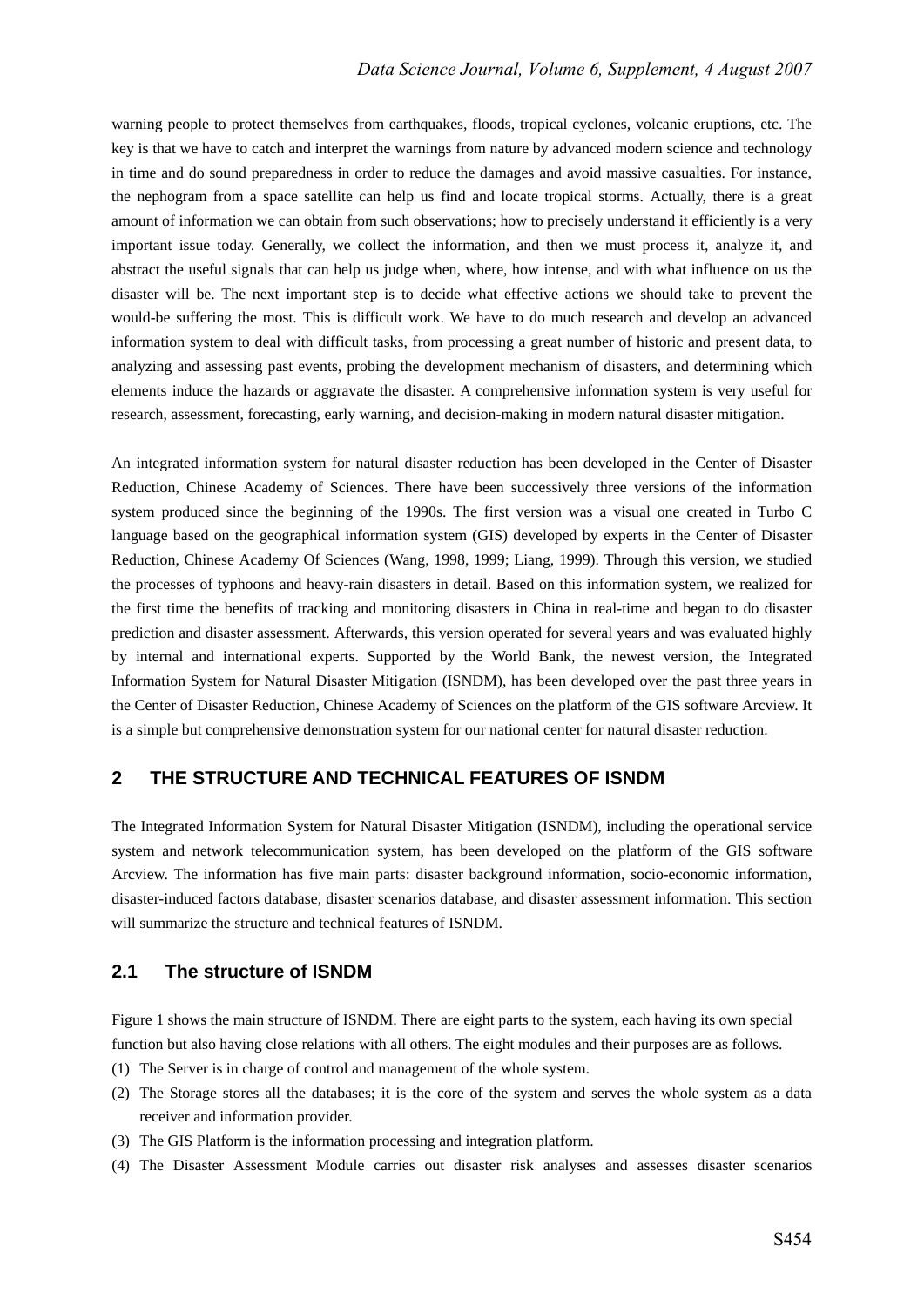dynamically.

- (5) The Real-time Analysis Module deals with real-time information to preprocess raw data, to exam the rationality of the data, and to produce metadata for the databases; it also provides some preliminary analyses for a disaster.
- (6) The Real-time Telecommunication Module functions as a real-time information collector and transmitter.
- (7) The Decision-making Supporting Module acts as an adviser for decision-makers involved in natural disaster reduction.
- (8) The Web Telecommunication Module behaves as an operator between Intranet and Internet. It distributes analyzed data and disaster assessment results selected by the system administrator(s) and transmits back relevant information or remote instructions to the users from Internet to Intranet, etc.



**Figure 1.** The structure of the integrated System for Natural Disaster Mitigation (ISNDM)

The ISNDM is installed on Microsoft Windows 2000 or XP and uses man-machine interaction through windows and menus. The telecommunication protocol of ISNDM is the worldwide popular network protocol TCP/IP. The data can be conveniently exchanged and shared among workstations and servers. Every module has hard and software compatible with other modules but has independence that allows its own flexible design according to its special function in ISNDM.

# **2.2 The features of ISNDM**

The major features of ISNDM are as follows.

- (1) ISNDM uses an alternation technology based on a matrix clustering analysis method to exchange and transmit the information. It allows 64 ports maximum to receive or send out disaster data simultaneously.
- (2) ISNDM applies a technique of self-adapting for objects in dealing with the different kinds of data, so the flow of data through the system can be automatically simplified and processed in an optimum way as quickly as possible with occupancy of a small amount of disk space.
- (3) With application of the network technique of Intranet, information can be efficiently exchanged between inside and outside ISNDM.
- (4) ISNDM is based on the software Arcview, so the GIS platform can produce visualization of the various reproduced disaster data in 2D or 3D to meet requests.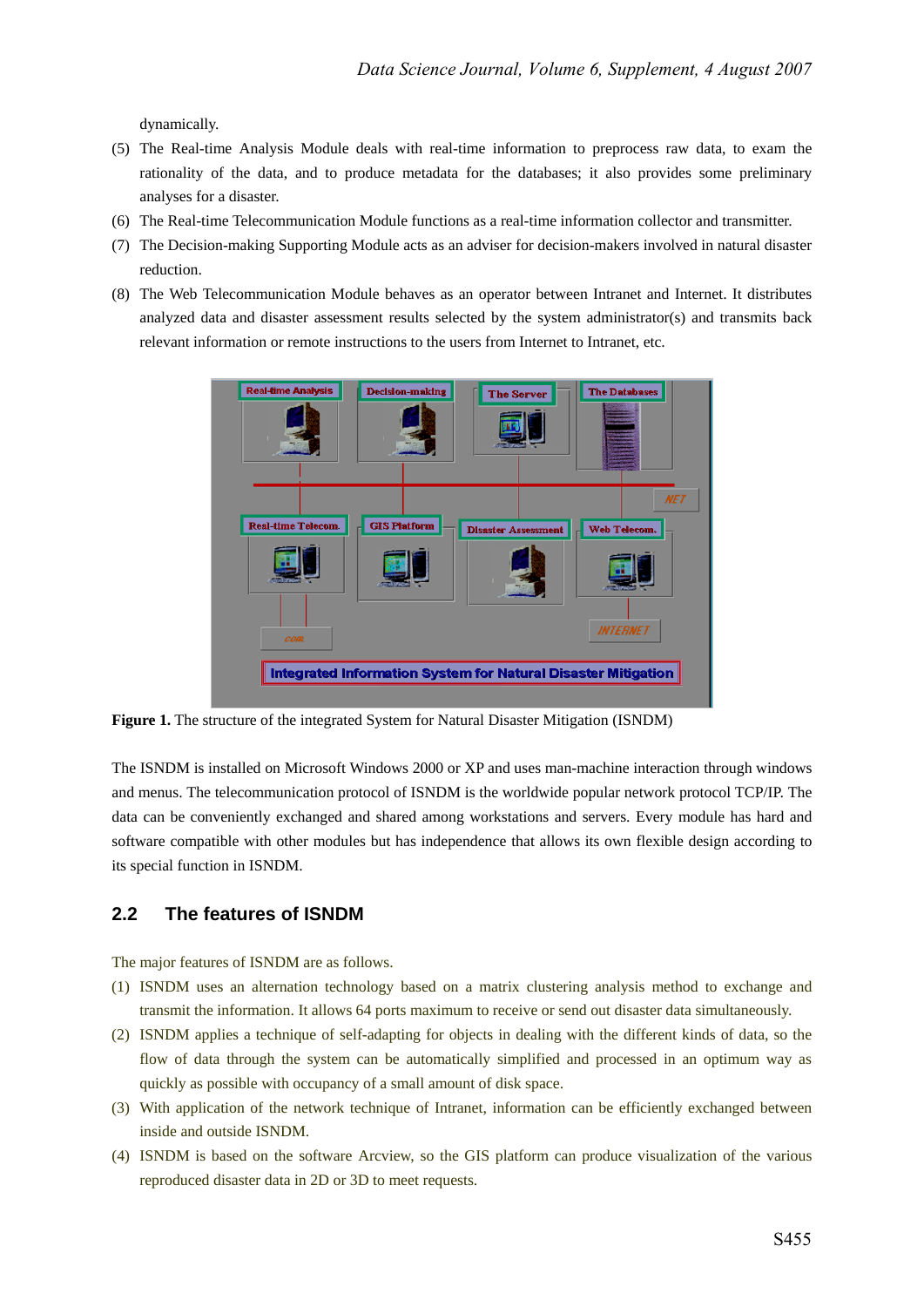(5) The information in ISNDM is controlled by an advanced distributed database management system shared by clients and servers.

# **3 FUNCTIONS OF ISNDM**

ISNDM has the following significant functionality including information collection, information processing, data storage, and information distribution.

- (1) Information Collection: ISNDM can receive real-time disaster information from ministries, provinces, and cities through its input ports.
- (2) Information Processing: Large amounts of information from various sources, such as regular ground-observing systems, satellite images, etc., can be processed quickly and then be superimposed with socio-economic information and visualized on a GIS platform to assess disasters dynamically.
- (3) Information Storage: Real-time information is kept in the Real-time Database for the first day after its arrival. The data is transferred to the Historic Database in the second day for further use in the future. The Real-time Database is usually updated daily. A great amount of important data, such as geographical information, district subdivision and socio-economic data, historic disaster data in different categories, recreated data and images, etc., are stored in the Historic Database.
- (4) Information Distribution: Disaster information can be distributed by FTP through the special network to the users and publicized on the Internet.

The following pictures demonstrate some of the functions of ISNDM. Figure 2 shows the socio-economic information in Historic databases. It is the yearly averaged crop yield of the Fujian Province in China. Figure 3 shows the typhoon tracks passing through the spot  $((115.78°N, 17.30°E)$  from 1949 to 1994. Figure 4 is the 3D simulation function of the flood which occurred in Poyang Lake in China in 1998. Figure 5 is the landslide disaster distribution in China. These pictures are just some of the overall system functions, and this system actually does many additional disaster assessments and disaster monitoring. Some modules will be improved and the functions will be enlarged and enhanced.



**Figure 2.** The yearly average crop yield of Fujian Province of China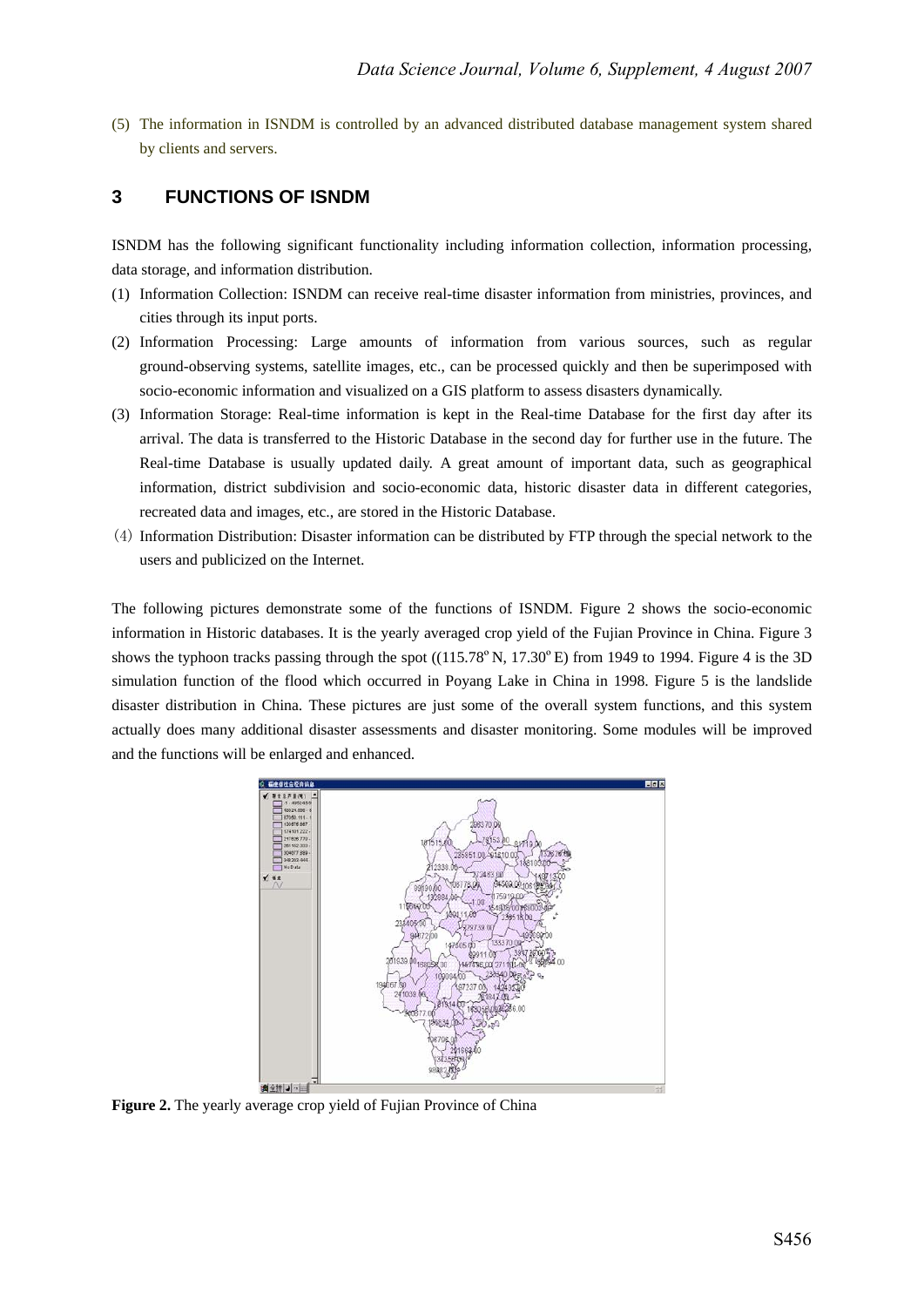

Figure 3. The historic typhoon tracks which passed through the point (115.78°N, 17.30°E).



**Figure 4**. 3D Simulation of the 1998 flood in Poyang Lake in China.



**Figure 5.** The landslide disaster distribution in China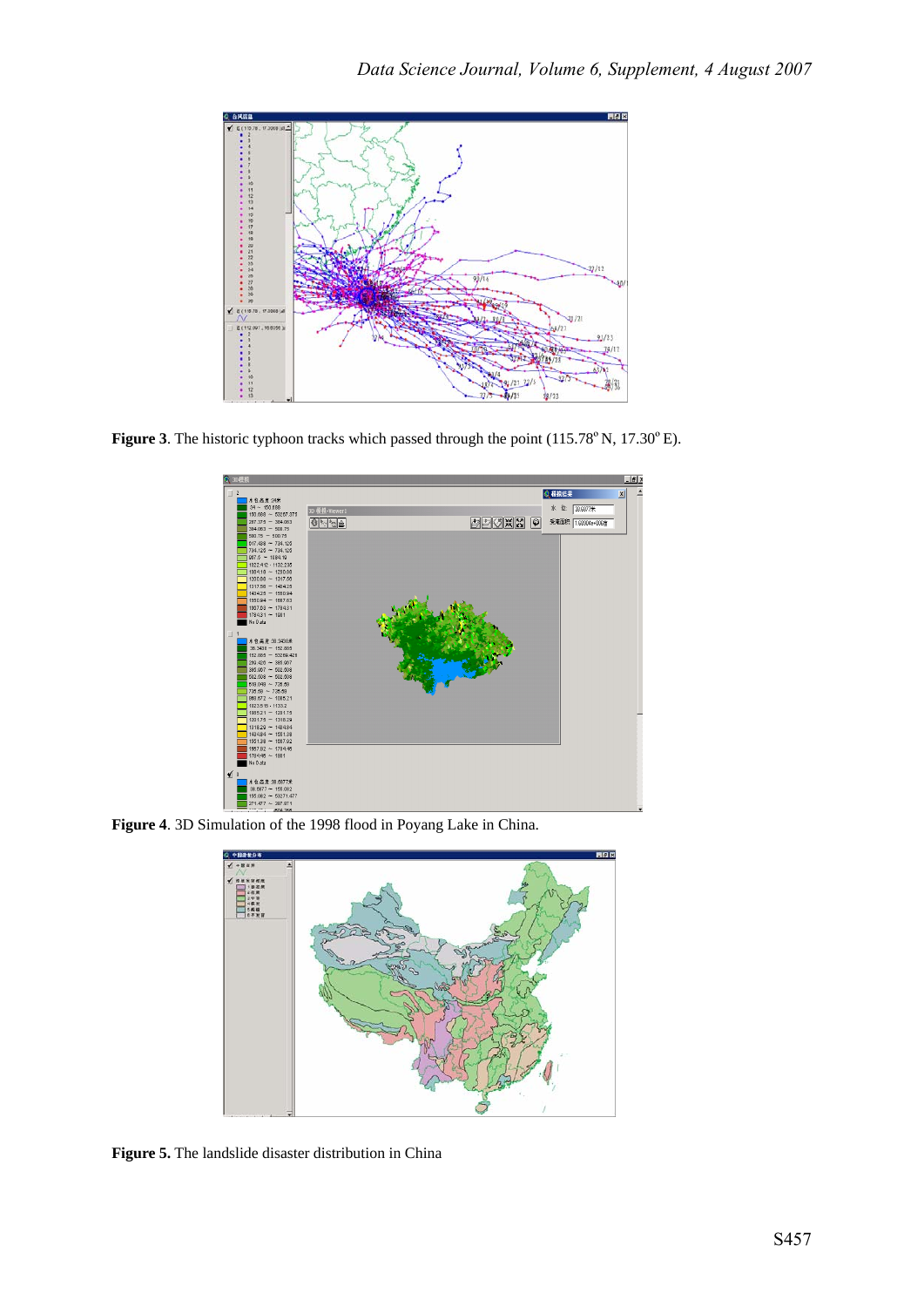ISMDM is integrated by large sums of databases of different disaster categories and can process various data and visualize them in graphics or in images in high speed according to what is requested. A module of a support system for decision-making has been designed in ISNDM, but because of lack of relative data, although practical it is really too simple. If data sharing is realistically assured, ISNDM can be applied to daily operations of natural disaster mitigation.

## **4 CONCLUSION**

Mankind has to face natural hazards and bear the suffering from natural disasters. The scientific community believes that although natural disasters are inevitable, human society can use modern science and technology to effectively prepare for them so that the disaster damage can be reduced and a great number of lives can be saved. The modern science and technology system for disaster reduction can play a very important role in collection, processing, and interpretation of disaster information, especially in supporting decision-makers and in distribution of disaster messages quickly to the people who would be affected. It can also be helpful during rescue and reconstruction stages. Scientists in the Center of Disaster Reduction at the Chinese Academy of Sciences have been working on natural disaster data. A key national project of research on heavy-rain and typhoon disasters in 1990-1996 had the involvement of over 300 experts from all over China and finished the first version of the disaster information system (Wang, et al, 1998, 1999). From 1996 to 2006, with support from the UNDP, the Ministry of Human Affairs of China, and the World Bank, we developed two up-to-date versions, including flood simulation (Liang, et al, 1999), numerical simulation on drought in China (Chen, 1997), drought monitoring (Feng, et al, 2004), numerical modeling on heavy-rain and typhoons (Feng, et al, 1999, 2004; Zhang, et al, 2006; Wang, et al, 2006), and information system development. Some of the work is very fundamental but useful for research on natural disaster mitigation. Because this is a multi-disciplinary field, it is certainly a challenge to scientists working in this area. In 2005, we implemented an initiative on natural disaster mitigation supported by the Inter Academy Panel on International Issues, where scientists from the USA, Sweden, Japan, Bangladesh, India, China, and Cuba worked together. Since October 2006 we have a new task group under the Committee on Data for Science and Technology, ICSU (CODATA), to establish a comprehensive science and technology system for global disaster mitigation. Experts from many countries and regions are involved in this task group. Compared to this system, ISNDM is just a very basic one, but the knowledge and experience obtained from ISNDM benefited the development of the comprehensive scientific and technological system for natural disaster mitigation established by the new CODATA task group.

# **5 AKNOWLEGDEMENTS**

We thank our colleagues Mr. Tong Xu, Prof. Ma Zhenhua, and Ms. Bai Wanru who provided rich materials and important instructions.

#### **6 REFERENCES**

Chen, W. (1997) *Drought Assessment and Numerical Simulation on Drought in China*, Master thesis, Institute of Atmospheric Physics, Chinese Academy of Sciences, Beijing, China.

Feng, Q. (1999) *The Numerical Simulation of Heavy-rain Meiyu in July 1991 and Statistical Analysis on Flood Disaster occurred in Mid and Lower Valley of Changjiang River*, PhD thesis, Institute of Atmospheric Physics,